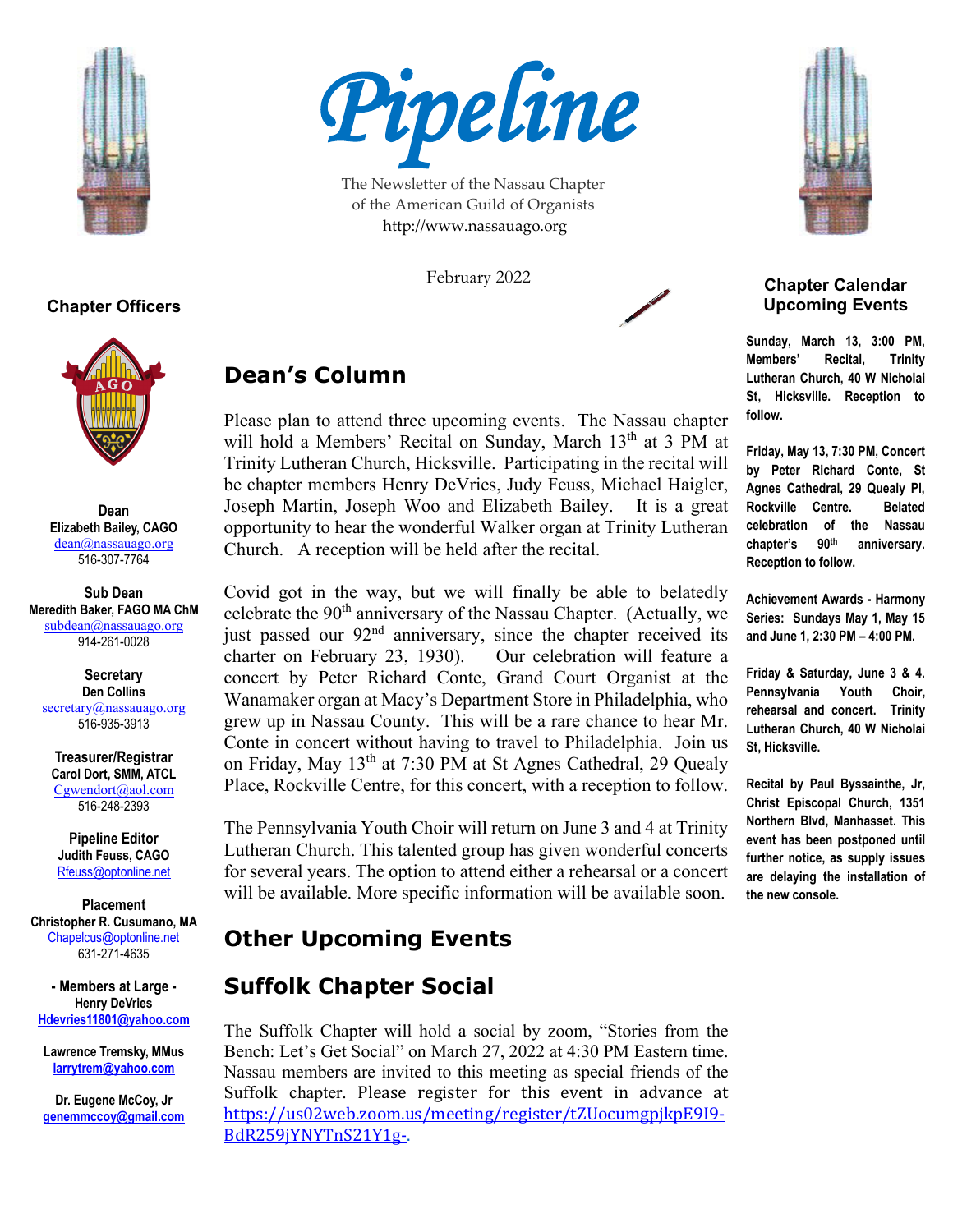After registering, you will receive a confirmation email containing information about joining the meeting This will be a storytelling social, in which participants can recount how they got involved in church music, or can describe amusing incidents that have happened to them during their time as church organists.

#### **Organ Recital by Carol Weitner**

Carol Weitner will perform an organ recital at St John's Church, Cold Spring Harbor, on Sunday,<br>March 20<sup>th</sup> at 3 PM. This program, celebrating This program, celebrating Bach's birthday, will include works by J. S. Bach, Robert Schumann and Franz Liszt. Admission is free, but donations will be accepted.

#### **AGO Achievement Awards Harmony Series**

The next set of seminars organized by the Nassau and Suffolk chapter to address the requirements of the Achievement Awards is the Harmony series. These seminars will be taught by Dr. Carol Weitner and have been scheduled for three Sundays: May 1, May 15 and June 5 from 2:30 to 4:00 PM. Further details and a registration form are included in this newsletter.

#### **Achievement Award Classes**

The Nassau and Suffolk chapters combined together to offer classes geared to passing the achievement awards in three areas. Last fall, Chris Cusumano conducted three sessions during which he covered information needed to pass The Organ Console and Organ Registration 1 Achievement awards. Meredith Baker conducted four sessions on transposition. During these sessions, she discussed ways of thinking about transpositions, such as by chord or by interval. Participants practiced using the passages of music provided for the Achievement Award as well as passages that Meredith prepared. During the fourth session, three participants successfully passed the exam.

We are grateful to Chris and Meredith for taking their time to lead these classes. We are also grateful to Carol Weitner, organist at St John's Episcopal Church, Cold Spring Harbor and Janet Pinto, Music Director and Organist at St Luke Lutheran Church, Dix Hills, who hosted these classes for us.

### **An Achievable Goal**

#### By Deanna Muro

The Nassau and Suffolk AGO Chapter 2021-22 Organ Seminar Series was created to be a direct support resource for the new AGO Achievement Awards. If you have attended any of these seminars, you are well on the way to procuring one of the awards. Now is the perfect time to follow through and complete the requirements. Even if you haven't attended a seminar, you are encouraged to set a goal and take this opportunity to work on your organ skills and document your progress through the awards. You will personally benefit not only by improving your organ skills, but also by adding to your resume at no cost to you. This is a reminder: don't procrastinate, set your achievable goal now! Simply fill out the application form found in this newsletter and forward it to me at deanna8980@yahoo.com. You will be assigned a mentor to help you with the process and support your success.

#### **Demonstration of Hauptwerk Organ at the Cathedral of the Incarnation**

By Lawrence M. Tremsky

The Cathedral of the Incarnation in Garden City was host for a demonstration of the Hauptwerk Organ they are using while their 1987 Casavant Organ is being renovated by both Casavant Freres and Foley-Baker, Inc. The demonstration could be viewed in person or online via Zoom. The Hauptwerk instrument is on loan from Meta Organworks of Argyle, NY. Dan Lemieux, founder of Meta Organworks, joined the presentation via Zoom, to speak about his work with Hauptwerk technology.

The three manual instrument contains 18 sample sets of different organs. Larry Tremsky, Director of Music at the Cathedral, and Raphael Vogl, Associate Organist/Choirmaster demonstrated the capabilities of the organ by playing the same hymn, "*Praise to the*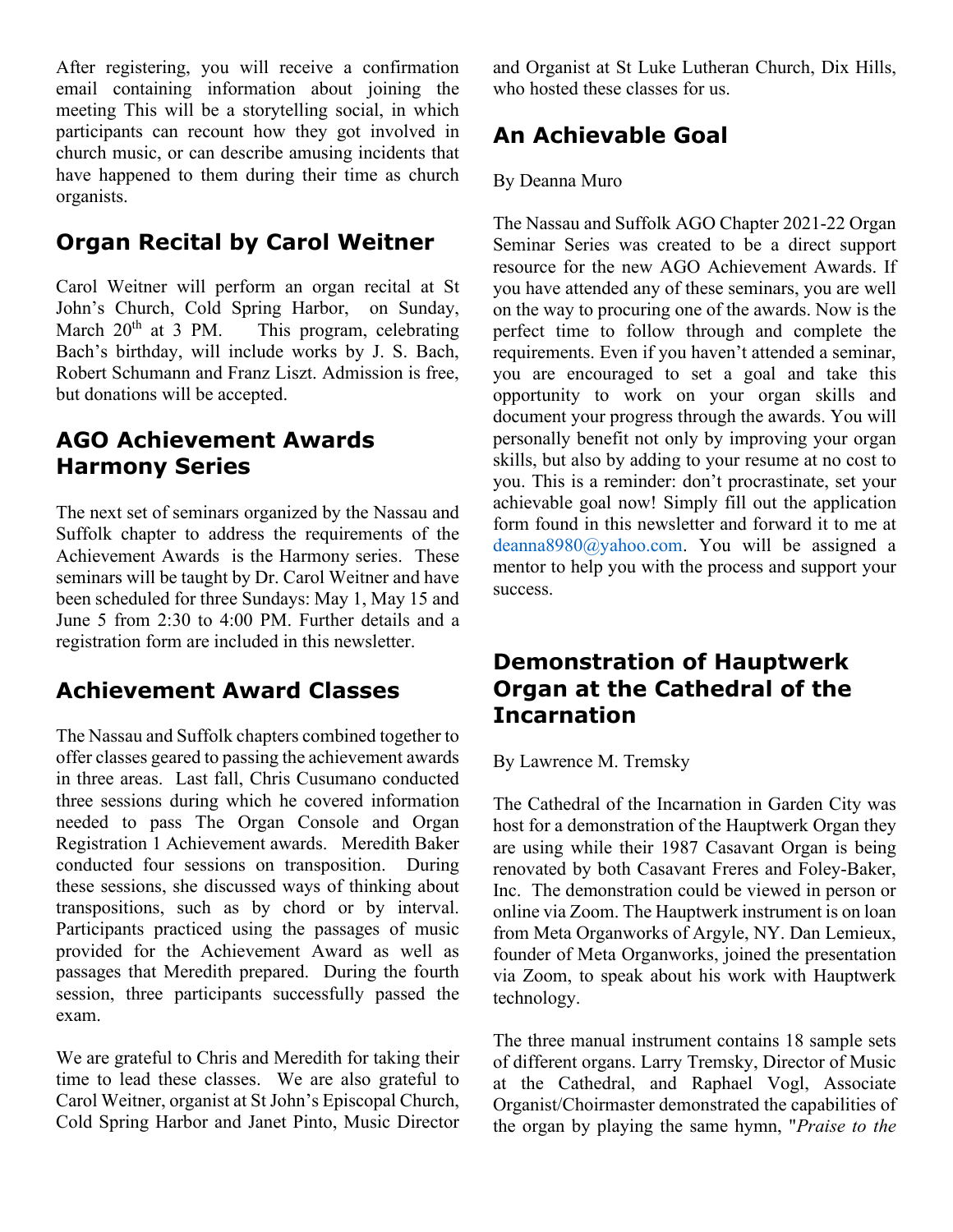*Lord, the Almighty*", as well as playing literature appropriate to the different sets.



Larry Tremsky and Raphael Vogl Only a light touch needed for these stops! Photo by Elizabeth Bailey

Sample sets demonstrated ranged from a Silberman organ in France, the Henry Willis organ at Hereford Cathedral in the UK, a Cavaillé-Coll organ in Caen, France, a Baroque copy instrument that has been at the university in Chico, CA, built by Munetaka Yokota and a contemporary German organ located in Austria.



Photo by Elizabeth Bailey

The demonstration also addressed the ability to change the location of manuals depending on the chosen sample set. The fact that the temperament is adjustable was demonstrated as well as many other features made possible by digital technology. The Hauptwerk system has been a successful solution for the cathedral as it awaits the return of its Casavant organ.



#### **Nassau Chapter Social by Zoom**

Can you answer such questions as:

- 1. What famous Baroque composer had the same eye surgeon as Johann Sebastian Bach?
- 2. EM Skinner was a famous organ builder. What do the letters EM stand for?
- 3. Which organ has more pipes in it: The Boardwalk Hall organ in Atlantic City or the Wanamaker Organ at Macy's Department Store in Philadelphia?
- 4. What other musical instrument did Wurlitzer make besides organs?

A congenial group of people gathered by zoom for a Nassau Chapter social on Sunday, February 27<sup>th</sup> to participate in an organ trivia contest. Twenty-five questions were asked. Chris Cusumano and Carol Dort prepared the questions that were used for this event. Everyone was on the honor system to keep<br>track of his or her own score. There was a lot of track of his or her own score. laughter and discussion as the answers were revealed. The winner was Stephan Garamy, a member who had joined the chapter this year as a Young Organist! He will receive a prize of a \$25.00 gift certificate to sheetmusic plus.

Answers to the above questions: (1) Handel, (2) Ernest Martin, (3) Boardwalk Organ has 33,112 pipes; Wanamaker organ has 28,750 pipes; (4) harps.

We did not use all the questions. We have enough questions left over to hold another organ trivia contest by zoom sometime soon! Thanks to Chris Cusumano and Carol Dort for preparing the questions and, in the process, demonstrating their extensive knowledge about organs!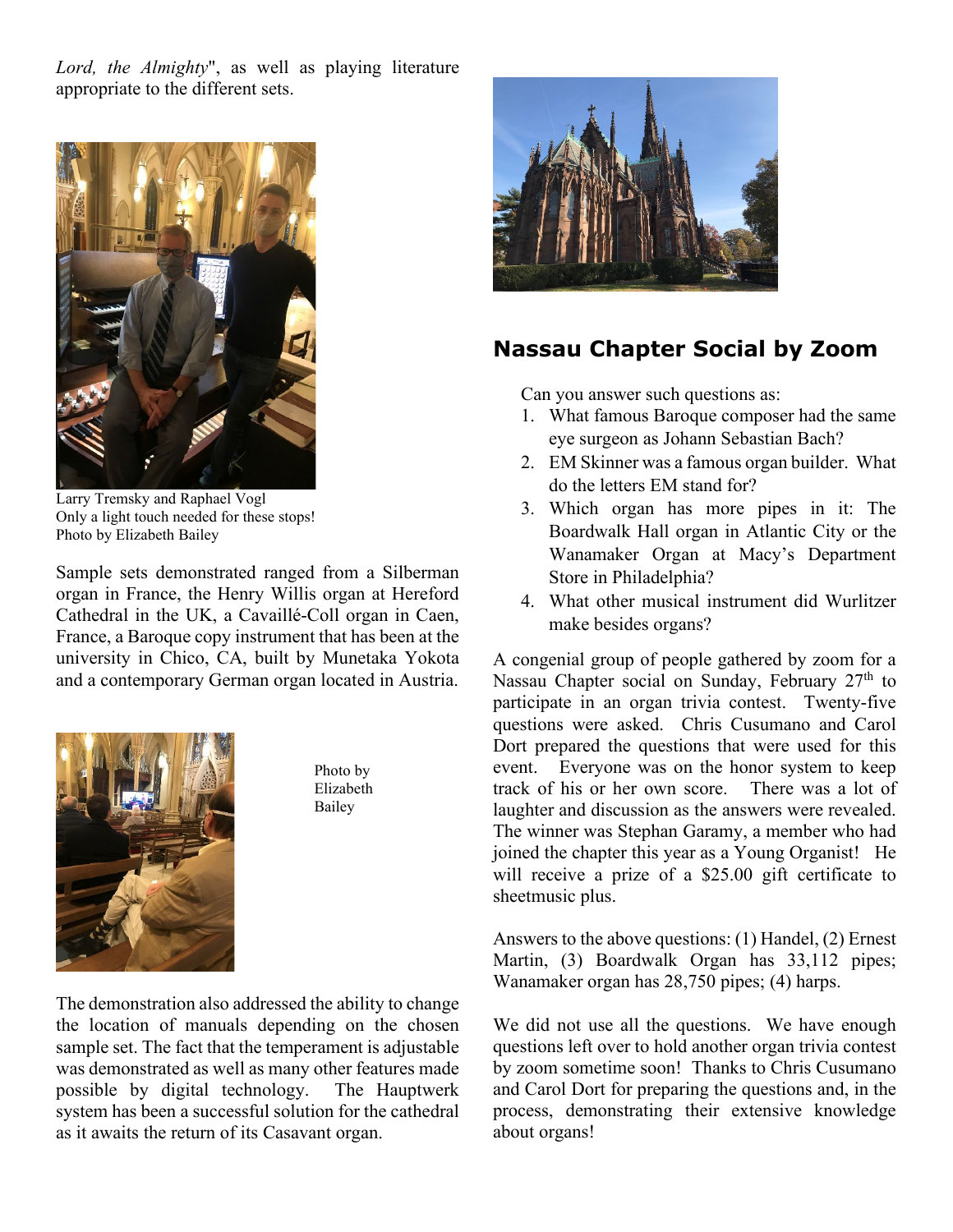#### **Job Opening at St. Stephen's Evangelical Lutheran Church, Hicksville**

We seek a part-time pianist/organist/choir director for one 9:30 AM service plus choir rehearsal following Sunday worship. Compensation is \$225 per Sunday for worship plus rehearsal.

The ideal candidate will be:

- Equally comfortable on piano and organ
- Able to lead congregational and choir singing
- Able to play both contemporary and traditional music
- Happy to play each Sunday with an excellent guitarist.

St. Stephen's has a small 2 manual pipe organ and an upright piano in the church. Our congregation presently uses music from the ELW hymnal. We also have the Gather collection in the church.

We wish to fill this position as soon as possible. For further information, please contact

Rev. Dr. Joann Heaney-Hunter, Pastor St Stephen's Evangelical Lutheran Church [joannheaneyhunter@gmail.com](mailto:joannheaneyhunter@gmail.com) 516-297-4674

#### **Job Opening at Parish of St. Patrick, Bay Shore**

The Parish of St. Patrick, Bay Shore, NY is seeking a **Part-Time Liturgical Musician/Organist**.

The position includes playing the organ and directing the Spanish choir at the 12:00 p.m. Mass on Sundays, rehearsing the Spanish choir on a weeknight during the week, working with the Director of Music and Liturgy to plan the music for the Spanish Mass, accompanying approximately 70 weddings per year and some funerals (particularly during the summer), accompanying extra choir rehearsals and Masses

for Christmas, Holy Week and Easter and some Sundays during the summer.

Compensation could total between \$30,000 to \$36,000 depending on availability. There is some flexibility for those who have another job during the day. Interested parties should send their resume and cover letter to Christopher Ferraro, Director of Liturgy and Music

 $c \frac{f}{c}$ erraro@stpatrickbayshore.org or (631) 665-4911 ext. 123.

#### **Singers Needed**

Grace Episcopal Church, 23 Cedar Shore Dr, Massapequa, is in need of singers who would be section leaders in the choir. These are paid positions. Interested singers should contact Dr. Leonard Lehrman at [ljlehrman@oysterbaylibrary.org.](mailto:ljlehrman@oysterbaylibrary.org)

### **Upcoming Conventions**

The national convention is being held this year in Seattle on July 3-7. However, the regional convention next year will be very close to us, as it will be held in White Plains on July 3-6, 2023. If you can't get to the national convention this year, be sure to make note of next year's regional convention on your calendars.

### **Chapter Website and Archives**

The calendar now shows our current schedule of activities, so members can look there for event information if they can't locate their latest issue of the Pipeline. We will be adding a new page that contains photographs of members' churches and organs. Please send your photos to  $dean(\omega)$ nassauago.org. The website address is [www.nassauago.org.](http://www.nassauago.org/)

The Nassau Chapter lost its archives when Hurricane Sandy flooded the apartment of the person who was the dean of the chapter at that time. The chapter board would like to rebuild our archives to the extent possible. If you have anything that you could contribute to the rebuilding of our archives, please let us know. by sending an email to  $dean(\theta)$ nassauago.org. If you remember any past chapter events and could write a paragraph for our archives, please let us know.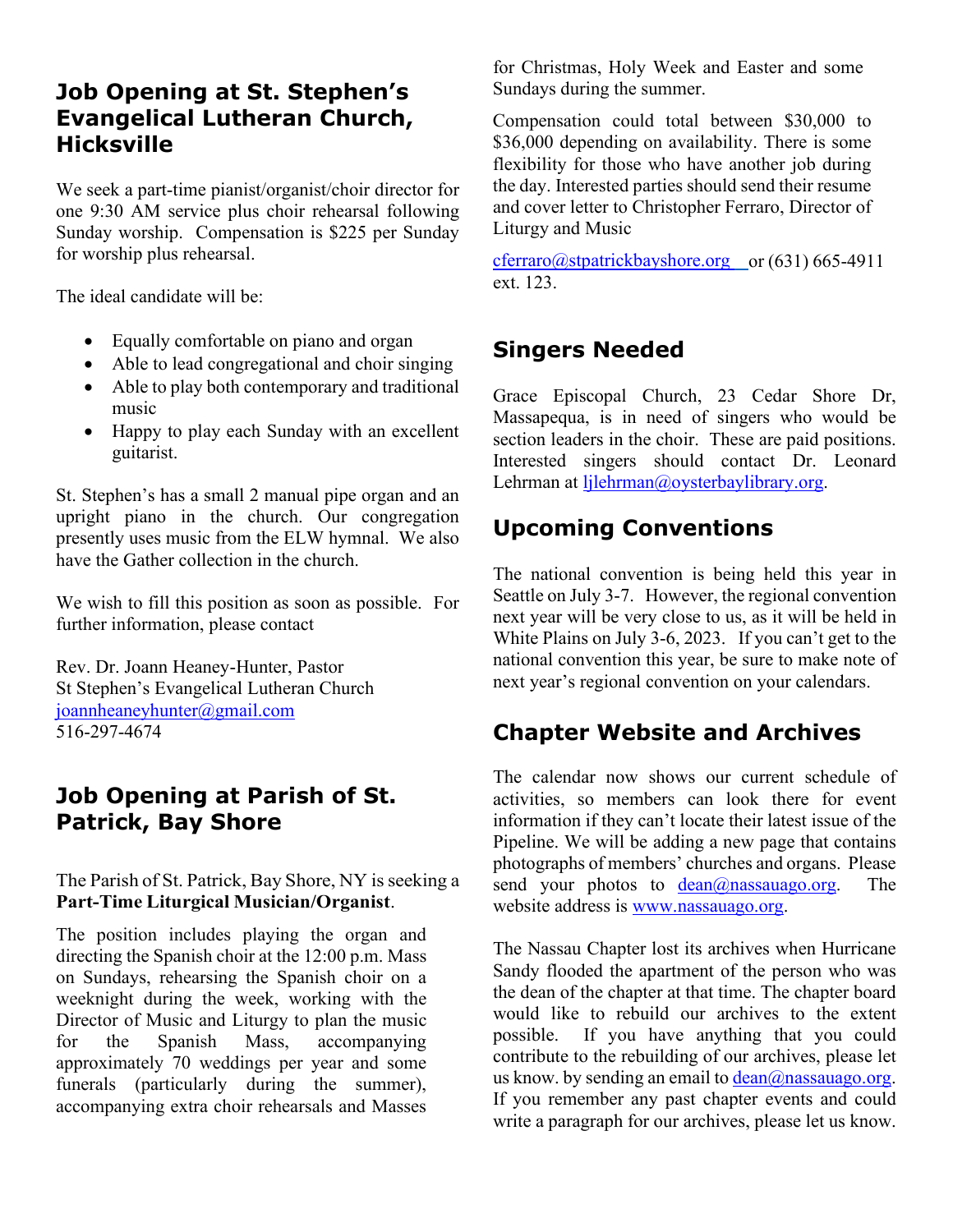| <b>Nassau Chapter Substitute List February 2022</b>      |                             |              |               |                    |                |
|----------------------------------------------------------|-----------------------------|--------------|---------------|--------------------|----------------|
| Name                                                     | Email                       | Phone        | Day           | Denomination       | Time<br>of Day |
| Mon-Fri                                                  |                             |              |               |                    |                |
| Meredith E. Baker                                        | MeredithEB@aol.com          |              | <b>MTWThF</b> | CS, E, L, P, RC, T | M,E            |
| Martha I. Brincat                                        | marthai520@aol.com          | 516-365-7348 | <b>MTWThF</b> | E, RC, O           | M              |
| Gladys Astor-<br>davidgladysone@optimum.net<br>Philibert |                             | 516-750-8355 | <b>MTWThF</b> | B,CS,E,L,P,RC      | M, A, E        |
| Eugene M. McCoy,<br>genemmccoy@gmail.com<br>Jr.          |                             | 516-567-1999 | <b>MTWThF</b> | B,CS,E,L,P,RC,T    | M, A, E        |
| Maureen Husing<br>mhusing@gmail.com                      |                             | 516-384-1166 | <b>MWF</b>    | L, P, RC           | М              |
| David E. Schmidt<br>d.schmidt2272@gmail.com              |                             | 516-796-1992 | <b>MTWThF</b> | E, L, P, RC, T     | M, A, E        |
| Carol G. Dort<br>cgwendort@aol.com                       |                             | 516-248-2393 | <b>MTWThF</b> | B, CS, E, L, P, O  | M, A, E        |
| hlctea@hotmail.com<br>Thomas J. Uva                      |                             | 516-223-6656 | <b>MTWThF</b> | <b>RC</b>          | M              |
| hdevries11801@yahoo.com<br>Henry A. DeVries              |                             | 516-935-0290 | <b>MTWThF</b> | B, E, L, P         | M,A,E          |
| James V. Millen                                          | jzillen@yahoo.com           | 516-766-2893 | <b>MTWThF</b> | E,L,P,RC           | M,A,E          |
| Frank L. Crosio                                          | frankcrosio@yahoo.com       | 516-382-2064 | <b>MTWThF</b> | E, P, RC           | M,A            |
| Leonard J. Lehrman                                       | ljlehrman@nassaulibrary.org | 516-825-2939 | <b>TWThF</b>  | B,CS,E,L,P,RC,T,O  | M, A, E        |
| Elizabeth M. Bailey                                      | emb158@aol.com              | 516-248-8447 | <b>MTWThF</b> | E, RC              | M,A            |
| Cynthia Macias                                           | maciaspianomusic@gmail.com  | 646-361-6681 | <b>MTWThF</b> | L,RC               | M,A,E          |
| Michael C. Haigler                                       | mhaigler@gmail.com          | 212-252-5320 | <b>MTThF</b>  | E, L, P, RC, O     | M,A,E          |
| Judith F. Feuss<br>rfeuss@optonline.net                  |                             | 516-767-2481 | <b>MTWThF</b> | B,CS,E,L,P         | M, A, E        |
| John W. Mayhew                                           | jwmayhew@optonline.net      |              | F.            | B, E, P, O         |                |
| Suzannah Jul<br>sgsuzygordon@gmail.com<br>Gordon         |                             | 516-379-8540 | <b>MTWThF</b> | E,L,P,RC           | M, A, E        |
| Paul C. Phinney                                          | P32PaulC@aol.com            | 516-317-0959 | <b>MTWThF</b> | E,L,P,RC           |                |
| deanne.emory10@gmail.com<br>Deanne M. Emory              |                             | 516-876-8704 | <b>MTWThF</b> | CS,L,RC            | M,A,E          |
| Joseph D. Martin<br>josephmartin1945@gmail.com           |                             | 917-376-8040 | <b>MTWThF</b> | L, RC              | M,A,E          |
| Leslie Fitzpatrick<br>matterhorn2004@hotmail.com         |                             | 516-578-1002 | <b>TWThF</b>  | E,L,P,RC           | M, A, E        |
| Kenneth Friese<br>kfriese28@gmail.com                    |                             | 516-864-1179 | <b>MTWThF</b> | B,CS,L,P,RC,T      | E              |
|                                                          |                             |              |               |                    |                |
| Saturday                                                 |                             |              |               |                    |                |
| Meredith E. Baker                                        | MeredithEB@aol.com          | 914-261-0028 | Saturday      | CS,E,L,P,RC,T      | M,A,E          |
| Martha I. Brincat<br>marthai520@aol.com                  |                             | 516-365-7348 | Saturday      | E, RC, O           | M              |
| Gladys Astor-<br>davidgladysone@optimum.net<br>Philibert |                             | 516-750-8355 | Saturday      | B,CS,E,L,P,RC      | M, A, E        |
| <b>Maureen Husing</b><br>mhusing@gmail.com               |                             | 516-384-1166 | Saturday      | L, P, RC           | M,A            |
| David E. Schmidt<br>d.schmidt2272@gmail.com              |                             | 516-796-1992 | Saturday      | E, L, P, RC, T     | M,A,E          |
| cgwendort@aol.com<br>Carol G. Dort                       |                             | 516-248-2393 | Saturday      | B, CS, E, L, P, O  | M,A,E          |
| Henry A. DeVries                                         | hdevries11801@yahoo.com     |              | Saturday      | B, E, L, P         | M,A            |
| James V. Millen<br>jzillen@yahoo.com                     |                             | 516-766-2893 | Saturday      | E,L,P,RC           | M,A            |
| Frank L. Crosio<br>frankcrosio@yahoo.com                 |                             | 516-382-2064 | Saturday      | E, P, RC           | M,A,E          |
| Leonard J. Lehrman                                       | ljlehrman@nassaulibrary.org | 516-825-2939 | Saturday      | B,CS,E,L,P,RC,T,O  | M,A,E          |
| Elizabeth M. Bailey                                      | emb158@aol.com              | 516-248-8447 | Saturday      | E, RC              | M              |
| Cynthia Macias<br>maciaspianomusic@gmail.com             |                             | 646-361-6681 | Saturday      | L,RC               | М              |
| Michael C. Haigler                                       | mhaigler@gmail.com          | 212-252-5320 | Saturday      | E, L, P, RC, O     | M,A            |
| Judith F. Feuss<br>rfeuss@optonline.net                  |                             | 516-767-2481 | Saturday      | B,CS,E,L,P         | M,A,E          |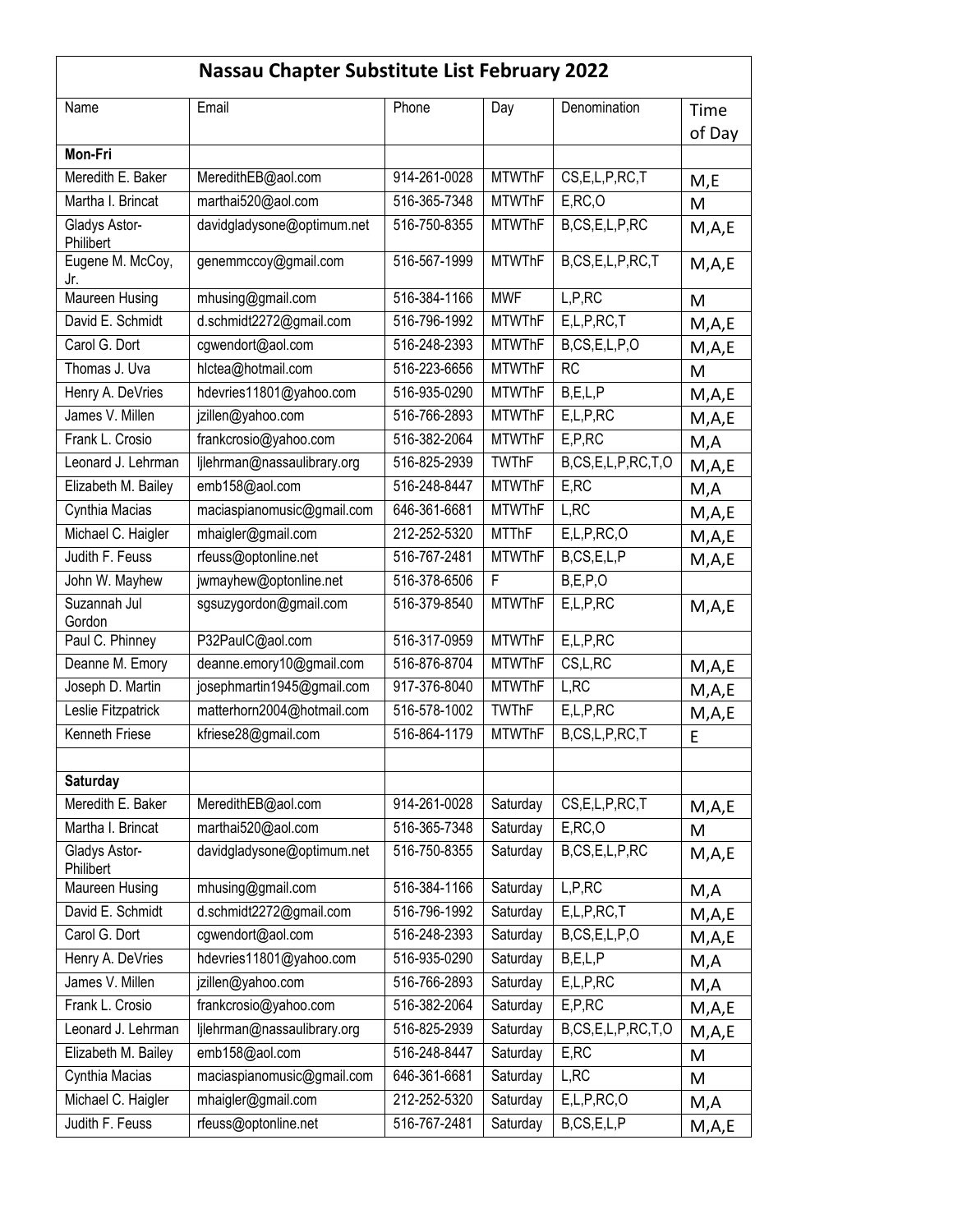| John W. Mayhew                                   | jwmayhew@optonline.net     |              | Saturday | B, E, P, O         | M, A, E |
|--------------------------------------------------|----------------------------|--------------|----------|--------------------|---------|
| Suzannah Jul<br>Gordon                           | sgsuzygordon@gmail.com     |              | Saturday | E,L,P,RC           | M, A, E |
| Deanne M. Emory                                  | deanne.emory10@gmail.com   |              | Saturday | CS,L,RC            | M, A, E |
| josephmartin1945@gmail.com<br>Joseph D. Martin   |                            | 917-376-8040 | Saturday | L,RC               | M,A     |
| Leslie Fitzpatrick<br>matterhorn2004@hotmail.com |                            | 516-578-1002 | Saturday | E,L,P,RC           | M, A, E |
|                                                  |                            |              |          |                    |         |
| <b>Sunday</b>                                    |                            |              |          |                    |         |
| Meredith E. Baker<br>MeredithEB@aol.com          |                            | 914-261-0028 | Sunday   | CS, E, L, P, RC, T | A,E     |
| Martha I. Brincat                                | marthai520@aol.com         |              | Sunday   | E, RC, O           | M       |
| Gladys Astor-<br>Philibert                       | davidgladysone@optimum.net |              | Sunday   | B,CS,E,L,P,RC      | M, A, E |
| Henry A. DeVries<br>hdevries11801@yahoo.com      |                            | 516-935-0290 | Sunday   | B, E, L, P         | A,E     |
| Frank L. Crosio<br>frankcrosio@yahoo.com         |                            | 516-382-2064 | Sunday   | E.P.RC             | A,E     |
| John W. Mayhew<br>jwmayhew@optonline.net         |                            | 516-378-6506 | Sunday   | B, E, P, O         | M, A, E |
| Deanne M. Emory<br>deanne.emory10@gmail.com      |                            | 516-876-8704 | Sunday   | CS, L, RC          | M, A, E |
| Leslie Fitzpatrick<br>matterhorn2004@hotmail.com |                            | 516-578-1002 | Sunday   | E,L,P,RC           | M, A, E |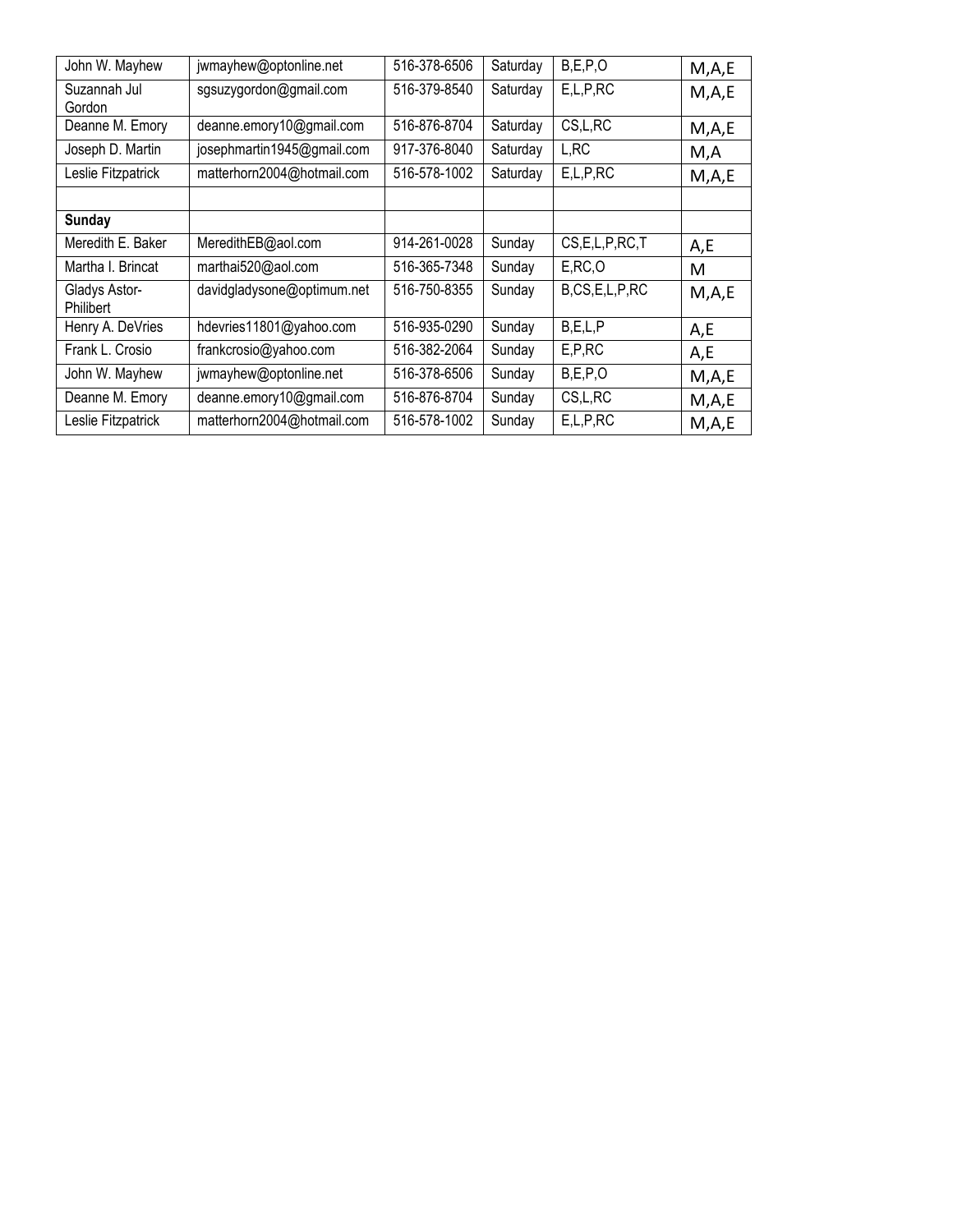# ANNOUNCING THE NEXT SEMINAR in the SAGO and NAGO Organ Seminar Series

### HARMONY – PART 1

The mission of the American Guild of Organists is "to foster a thriving community of musicians who share their knowledge and inspire passion for the organ." AGO's vision is "to engage, support, and uplift every organist."

Following the success of *The Organ Console*, *Organ Registration*, and *Transposition*, (with thanks to Chris Cusumano and Meredith Baker, our past presenters) the Nassau and Suffolk AGO chapters are continuing to offer skill development seminars for developing organists of all ages. We are delighted to announce that Dr. Carol A. Weitner has agreed to present three sessions relating to the National AGO syllabus for Harmony 1. The goal of the seminars will be to enable our members to learn or re-activate useful fundamental knowledge of harmony while acquiring knowledge and skills that might additionally lead to challenging the Achievement Awards assessment, and for some, put them on the path to challenging the Colleague exam. This will be an excellent opportunity for AGO members who may be engaging in formal study of this topic for the first time.

It is our plan, if there is sufficient interest, to offer instruction in two parts, with the current offering, Part I, designed to address basics, including topics such as naming scale degrees; what is TSDT (tonic, subdominant, dominant, tonic) and why it's important; playing, writing, and exploring patterns in diatonic triads on each scale degree; seventh chords; chord inversions; the relationship between major and minor scales; and chord progressions in a major and a minor key.

Depending on our shared experience during these three sessions, as well as interest in continuing, Carol is willing to offer additional sessions in the Fall. These more advance sessions would be open to those who feel able to skip the spring-session fundamentals described above.

We are delighted to announce that these seminars are being offered to members free of charge, through the generosity of our presenters. Here are the dates:

| <b>SEMINAR</b>      | <b>NUMBER OF</b><br><b>SESSIONS</b> | <b>DATES</b>                                             | <b>PRESENTER</b>  |
|---------------------|-------------------------------------|----------------------------------------------------------|-------------------|
| Harmony 1<br>Part I | $[2:30-4:00 p.m.$                   | Three Sunday sessions May 1, May 15, and June 5,<br>2022 | Dr. Carol Weitner |

The plan for Harmony 1 – Part I is to address all topics that Achievement Award mentors will assess for those who wish to challenge the Achievement Award in Harmony I. (See https:/[/www.suffolkliago.org/](http://www.suffolkliago.org/) and scroll downto the Suffolk/Nassau Chapters AGO Achievement Awards Program section for additional information.) For all of the AGO Seminars, our presenters are committed to meeting participants "where they are," so that the learningis responsive to the needs of those who enroll.

Please use the form on the next page to register for Harmony 1 – Part I (three sessions), and e-mail your completed form **directly** to the presenter, Dr. Carol Weitner.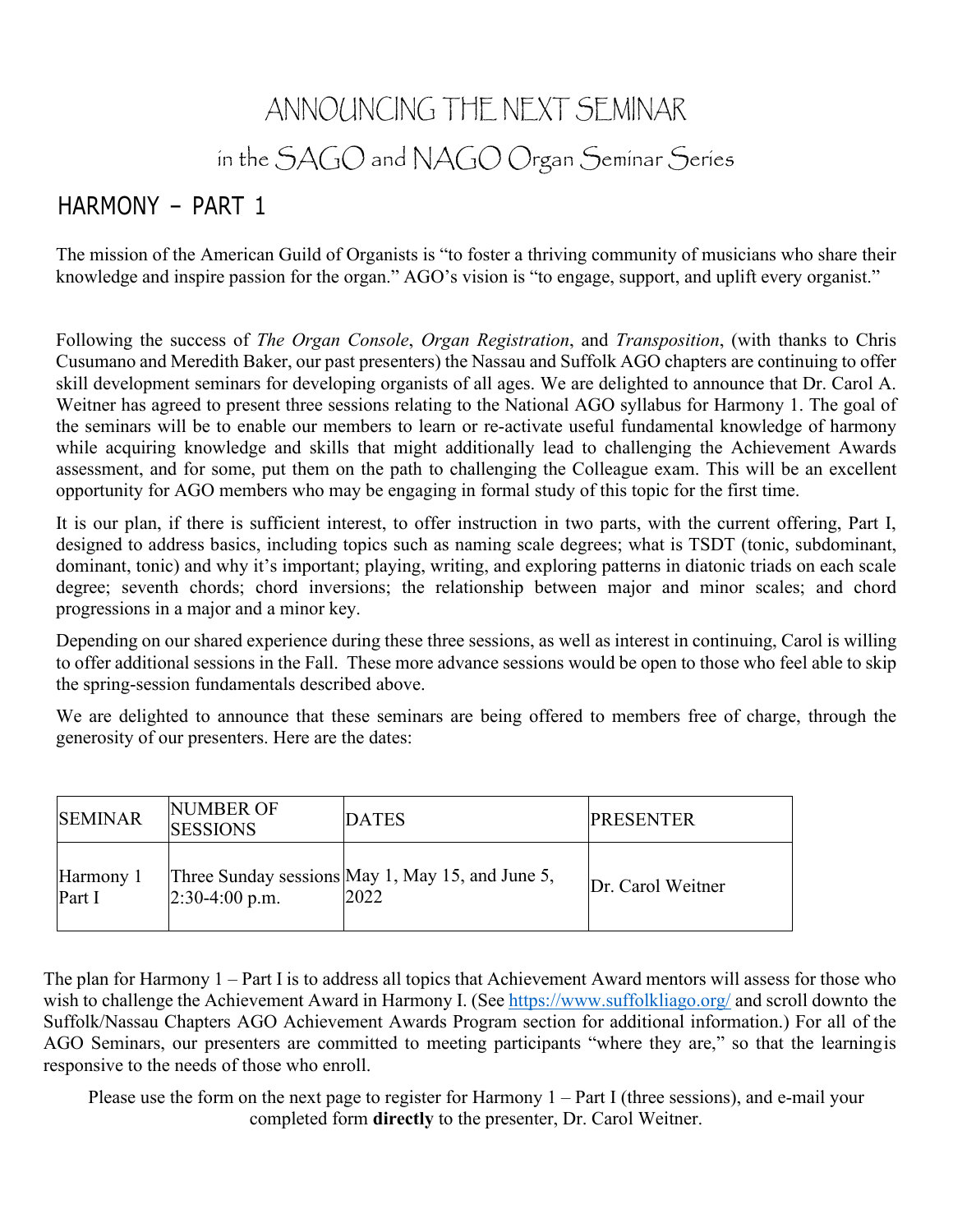#### Organ Seminar Series Registration Form

### HARMONY – PART 1 (3 sessions)

| email:           |
|------------------|
| Phone (landline) |
| Cell Phone:      |
|                  |

Current music position or music experience:

All workshops will take place on Sunday afternoons. Please **EMAIL THE COMPLETED REGISTRATION FORM TO DR. WEITNER**. (If you register and find that you must withdraw, please be sure to contact the presenter!) An electronic copy of this form will be posted on the SAGO and NAGO web sites shortly.

| Place a<br>checkmark<br>to register: | <b>SEMINAR</b><br><b>TITLE</b>       | DATES & TIMES                                       | <b>SEMINAR</b><br><b>LOCATION</b>                                     | PLEASE EMAIL YOUR<br><b>REGISTRATIONS TO THE</b><br><b>SPECIFIC PRESENTER!</b>                                                                                    |
|--------------------------------------|--------------------------------------|-----------------------------------------------------|-----------------------------------------------------------------------|-------------------------------------------------------------------------------------------------------------------------------------------------------------------|
|                                      | Harmony 1-<br>Part I<br>(3 Sessions) | $2:30-4$ P.M.<br>May 1, May 15,<br>and June 5, 2022 | St John's Cold<br>Spring Harbor<br>and one additional<br>location TBA | Dr. Carol Weitner<br>Send registration form to<br>caweitner@optonline.net<br>(Questions? Contact Carol at<br>caweitner@optonline.net or $(631)$<br>$368 - 8203$ ) |

Please use this form to register for Harmony 1 – Part I, and email your completed form **directly** to the presenter, Dr. Carol Weitner.

#### REGISTRATIONS ARE REQUESTED BY APRIL 15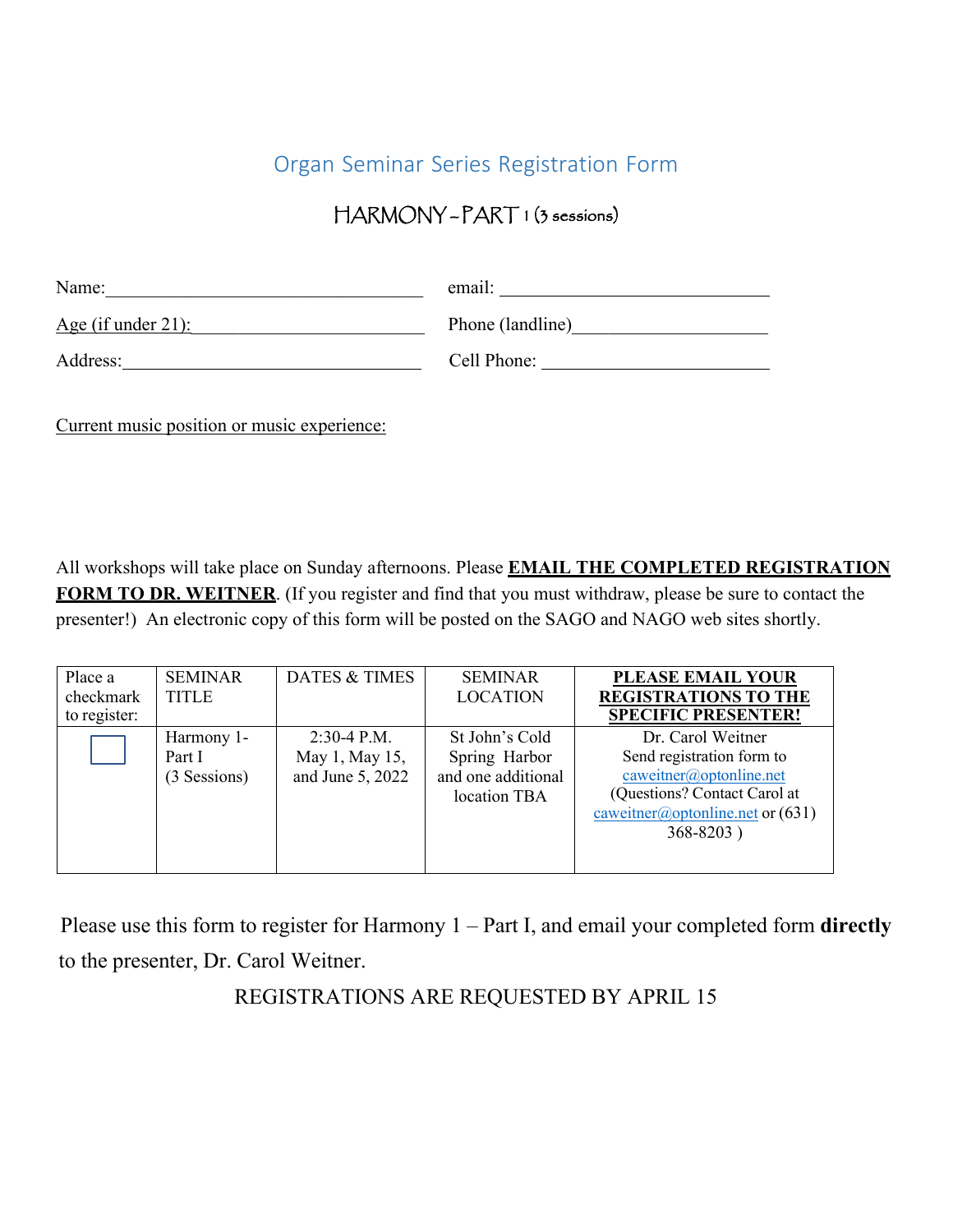#### Suffolk/Nassau Chapters American Guild of Organists

### AGO Achievement Awards Awards Application

| Home phone __________________________________Work: _____________________________                    |  |  |  |  |
|-----------------------------------------------------------------------------------------------------|--|--|--|--|
|                                                                                                     |  |  |  |  |
|                                                                                                     |  |  |  |  |
|                                                                                                     |  |  |  |  |
| Please indicate which award you will be challenging:                                                |  |  |  |  |
| The Organ Console<br>_____Organ Registration 1<br>Manual and Pedal Technique<br>______Transposition |  |  |  |  |

\_\_\_\_\_Harmony 1

Name as you wish it to appear on certificate after completion.

\_\_\_\_\_\_\_\_\_\_\_\_\_\_\_\_\_\_\_\_\_\_\_\_\_\_\_\_\_\_\_\_\_\_\_\_\_\_\_\_\_\_\_\_\_\_\_\_\_\_\_\_\_\_\_\_\_\_\_\_\_\_\_\_\_\_\_\_\_\_\_

Please submit application to:

Deanna Muro Certification Chair Suffolk Chapter, AGO 3 Highwoods Ct. St. James, NY 11780 [Deanna8980@yahoo.com](mailto:Deanna8980@yahoo.com)

You will be contacted with your mentor's information. Please consult the manual of procedure for more information.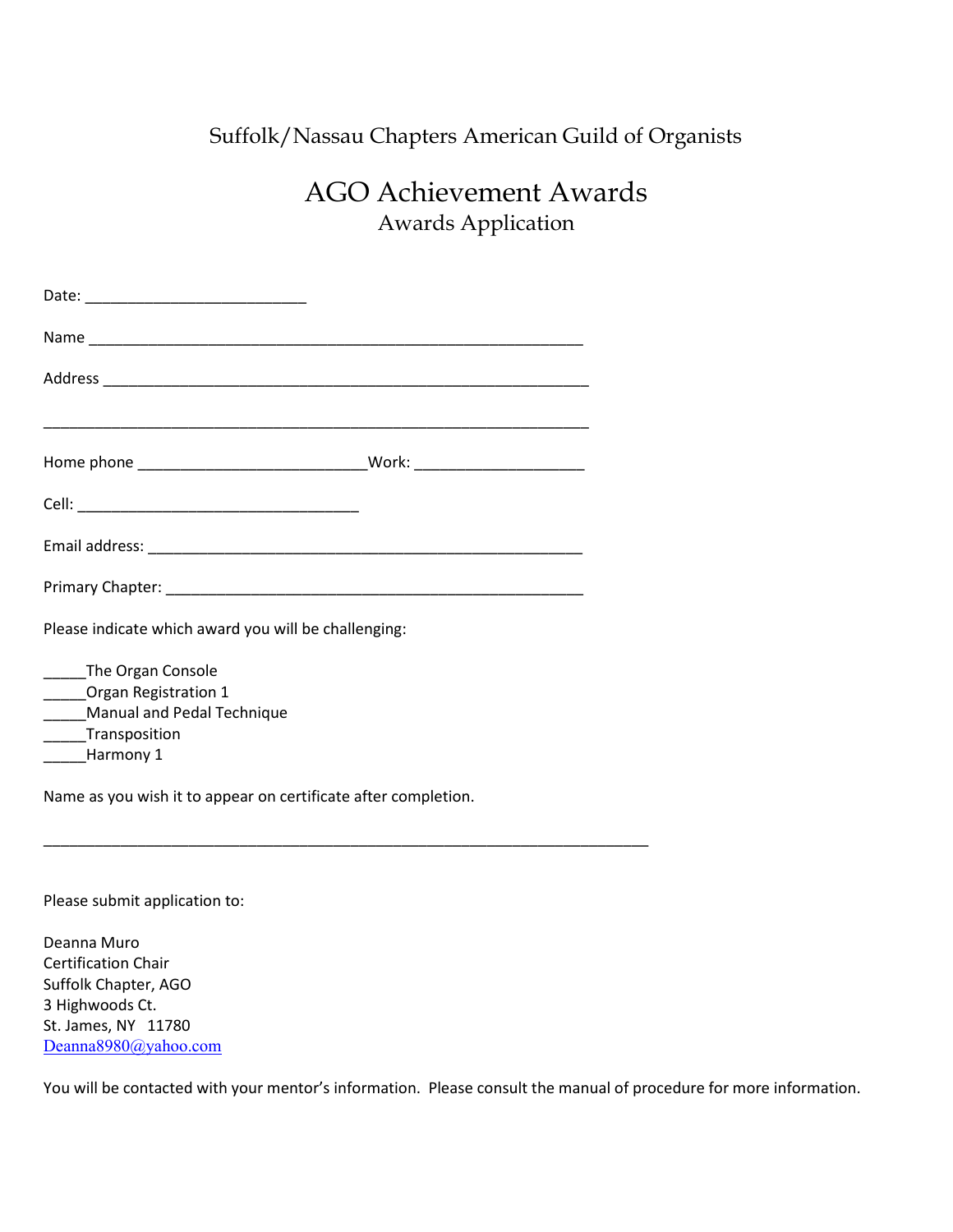#### Suffolk/Nassau Chapters American Guild of Organists

## MANUAL OF PROCEDURE FOR THE AGO ACHIEVEMENT AWARDS

For Chapter Boards, Coordinators, Mentors and Candidates

#### **Chapter Board**

The success of the achievement awards program will depend on the organization and supervision of the evaluation process. Initially, chapter boards will solicit volunteer mentors from among their membership and consult with the coordinator in the approval of the mentor applicants. After each award challenge, the board will receive the results of award challenges from the coordinator and be responsible for arranging presentation dates for the awards. The chapter deans should publicize all information regarding the awards applications and procedures.

#### **Coordinator**

The coordinator will read thoroughly the Requirements for each award, the Manual of Procedure, the Evaluation Guidelines, and the Guidelines for Completing the Requirements. In conjunction with the chapter boards, the coordinator will seek to find volunteer mentors among the chapters' membership and will coordinate with chapter boards to review applications and approve mentors.

When the coordinator receives an application for the achievement awards from a candidate, the coordinator will assign a qualified mentor to the candidate based on his or her area of strengths. After the award has been challenged, the coordinator will receive the results from the mentor, and will produce an award if appropriate. The coordinator will relay results of the award completions to the AGO Boards and request that a presentation date be scheduled. The coordinator will send the information about the award to AGO headquarters.

#### **Mentor**

The mentor will read and become very familiar with the Manual of Procedure, the Evaluation Guidelines, Guidelines for Completing the Requirements, and the Award Requirements. The mentor should be encouraging and motivating at all times and have a full understanding of the specific award skills that he or she is mentoring.

After being assigned as a mentor to a candidate, the mentor will arrange to meet with the candidate for an overview of the specific requirements for the award, to answer any questions and help them set up a schedule.

When the candidate feels fully and thoroughly prepared and asks for an evaluation meeting, the mentor will conduct an assessment for the award. If the candidate needs more work, the mentor may guide them, and may schedule another evaluation meeting. The mentor will be fair and non-judgmental in his or her dealings with the candidate and make every effort to help the candidate to be successful.